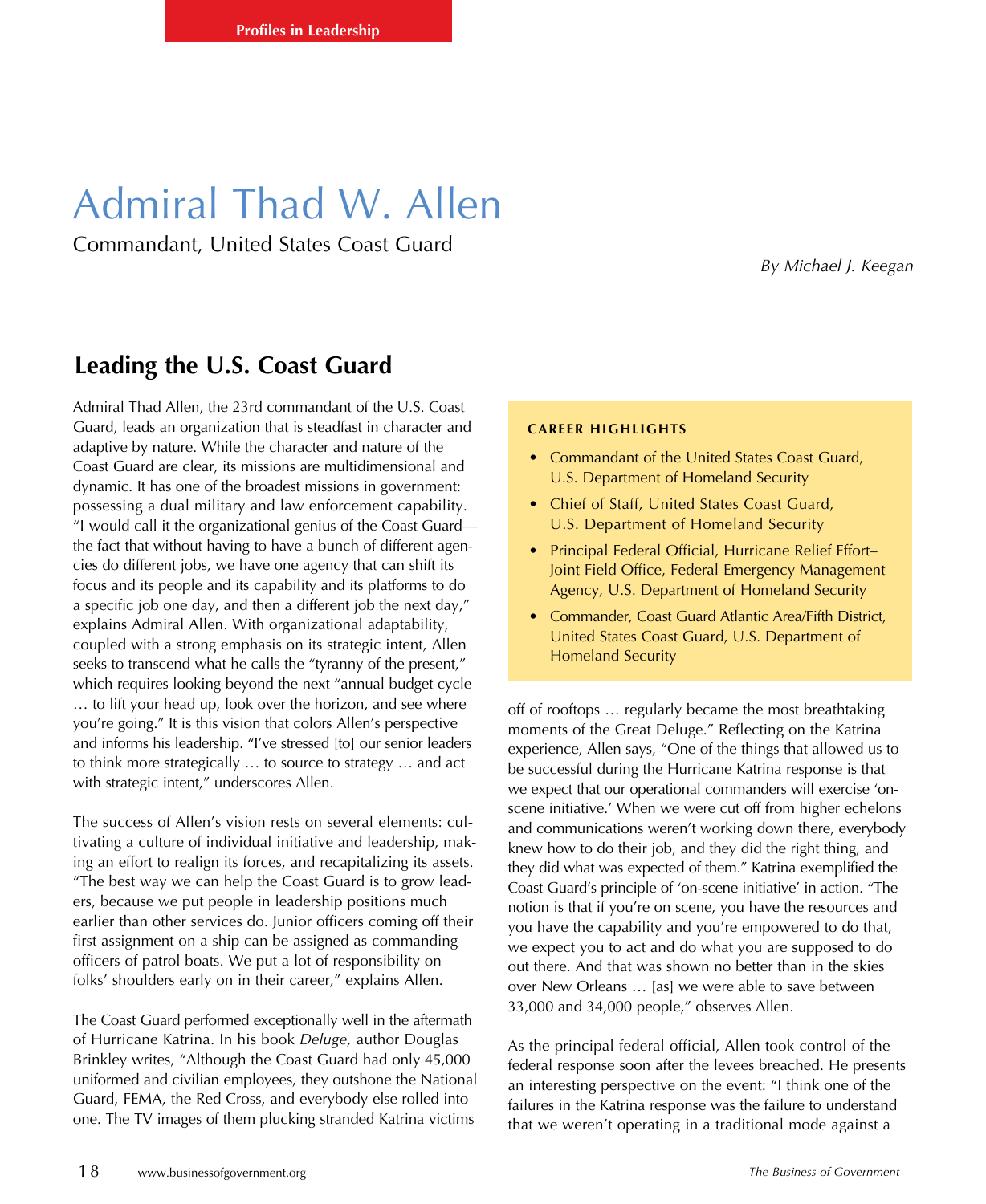"With the flooding of New Orleans, you had a different degree of a problem set, and what you were really dealing with was the equivalent of a weapon of mass destruction being used on the city without criminality."